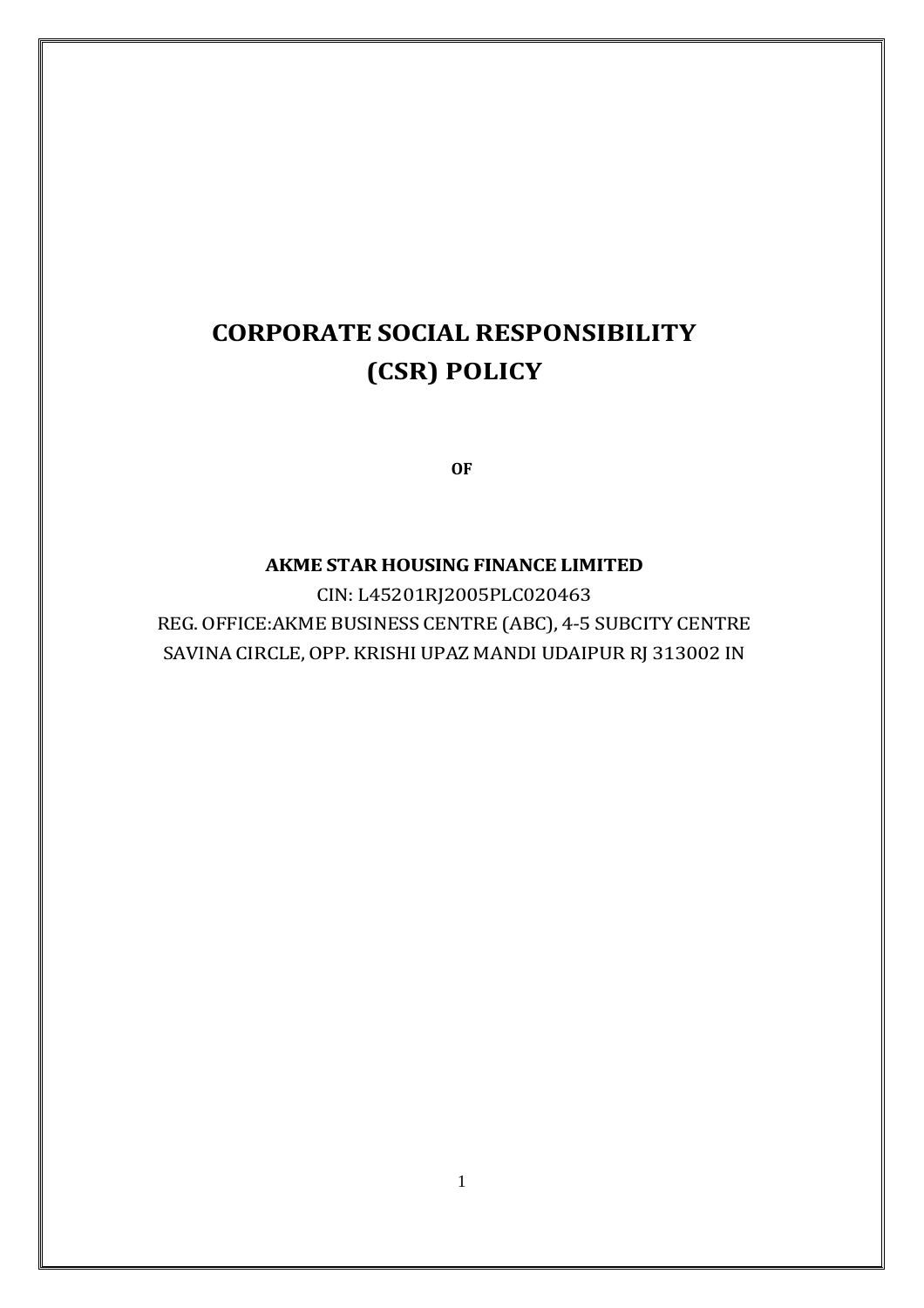#### **INTRODUCTION**

Corporate Social Responsibility is not a new concept in India, however, the Ministry of Corporate Affairs, Government of India has recently notified the Section 135 of the Companies Act, 2013 along with Companies (Corporate Social Responsibility Policy) Rules, 2014 "hereinafter CSR Rules" and other notifications related thereto which makes it mandatory (with effect from 1st April, 2014) for certain companies who fulfill the criteria as mentioned under Sub Section 1 of Section 135 to comply with the provisions relevant to Corporate Social Responsibility.

#### **CSR AND ITS APPLICABILITY**

The term "Corporate Social Responsibility (CSR)" can be referred as corporate initiative to assess and take responsibility for the company's effects on the environment and impact on social welfare. The term generally applies to companies efforts that go beyond what may be required by regulators or environmental protection groups.

The companies on whom the provisions of the CSR shall be applicable are contained in Sub Section 1 of Section 135 of the Companies Act, 2013. As per the said section, the companies having Net worth of INR 500 crore or more; or Turnover of INR 1000 crore or more; or Net Profit of INR 5 crore or more during any financial year shall be required to constitute a Corporate Social Responsibility Committee of the Board "hereinafter CSR Committee" with effect from 1st April, 2014. The pictorial representation below gives the representation of Section 135 (1).

The above provision requires every company having such prescribed Net worth or Turnover or Net Profit shall be covered within the ambit of CSR provisions.

1. As provided under Section 135(1) itself, the companies shall be required to Constitute Corporate Social Responsibility Committee of the Board "hereinafter CSR Committee". The CSR Committee shall be comprised of 3 or more directors, out of which at least one director shall be an independent director.

2. The Board's report shall disclose the compositions of the CSR Committee.

3. All such companies shall spend, in every financial year, at least two per cent of the average net profits of the company made during the three immediately preceding financial years, in pursuance of its Corporate Social Responsibility Policy. It has been clarified that the average net profits shall be calculated in accordance with the provisions of Section 198 of the Companies Act, 2013. Also, proviso to the Rule provide 3(1) of the CSR Rules that the net worth, turnover or net profit of a foreign company of the Act shall be computed in accordance with balance sheet and profit and loss account of such company prepared in accordance with the provisions of clause (a) of sub-section (1) of section 381 and section 198 of the Companies Act, 2013.

#### **REPORTING FOR CSR**

Rule 8 of the CSR Rules provides that the companies, upon which the CSR Rules are applicable on or after 1st April, 2014 shall be required to incorporate in its Board's report an annual report on CSR containing the following particulars: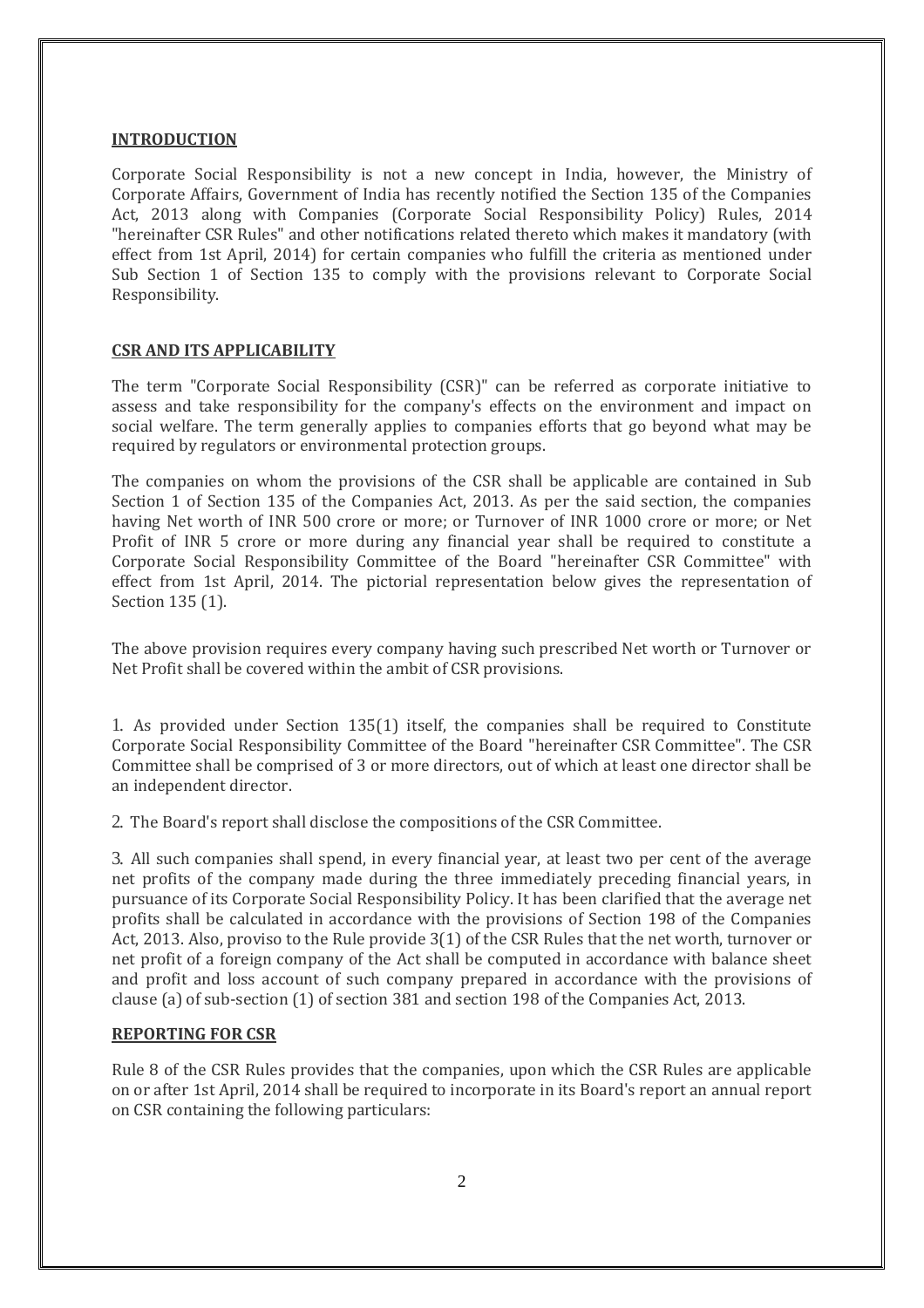- A brief outline of the company's CSR Policy, including overview of projects or programs proposed to be undertaken and a reference to the web-link to the CSR policy and projects or programs;
- The composition of the CSR Committee;
- Average net profit of the company for last three financial years;
- Prescribed CSR Expenditure (2% of the amount of the net profit for the last 3 financial years);
- Details of CSR Spent during the financial year;
- In case the company has failed to spend the 2% of the average net profit of the last three financial year, reasons thereof;

## **ROLE OF CSR COMMITTEE**

The CSR Committee constituted in pursuance of Section 135 of the Companies Act, 2013 shall be required to carry out the following activities:

a) Formulate and recommend to the Board, a Corporate Social Responsibility Policy which shall indicate the activities to be undertaken by the company as specified in Schedule VII;

b) Recommend the amount of expenditure to be incurred on the activities referred to in clause (a); and

c) Monitor the Corporate Social Responsibility Policy of the company from time to time.

## **THE OBJECTIVES OF THE POLICY**

This Policy shall be read in line with Section 135 of the Companies Act 2013, Companies (Corporate Social Responsibility Policy) Rules, 2014 and such other rules, regulations, circulars, and notifications (collectively referred hereinafter as \_Regulations') as may be applicable and as amended from time to time and will, inter-alia, provide for the following:

• Establishing a guideline for compliance with the provisions of Regulations to dedicate a percentage of Company's profits for social projects.

• Ensuring the implementation of CSR initiatives in letter and spirit through appropriate procedures and reporting

• Creating opportunities for employees to participate in socially responsible initiatives.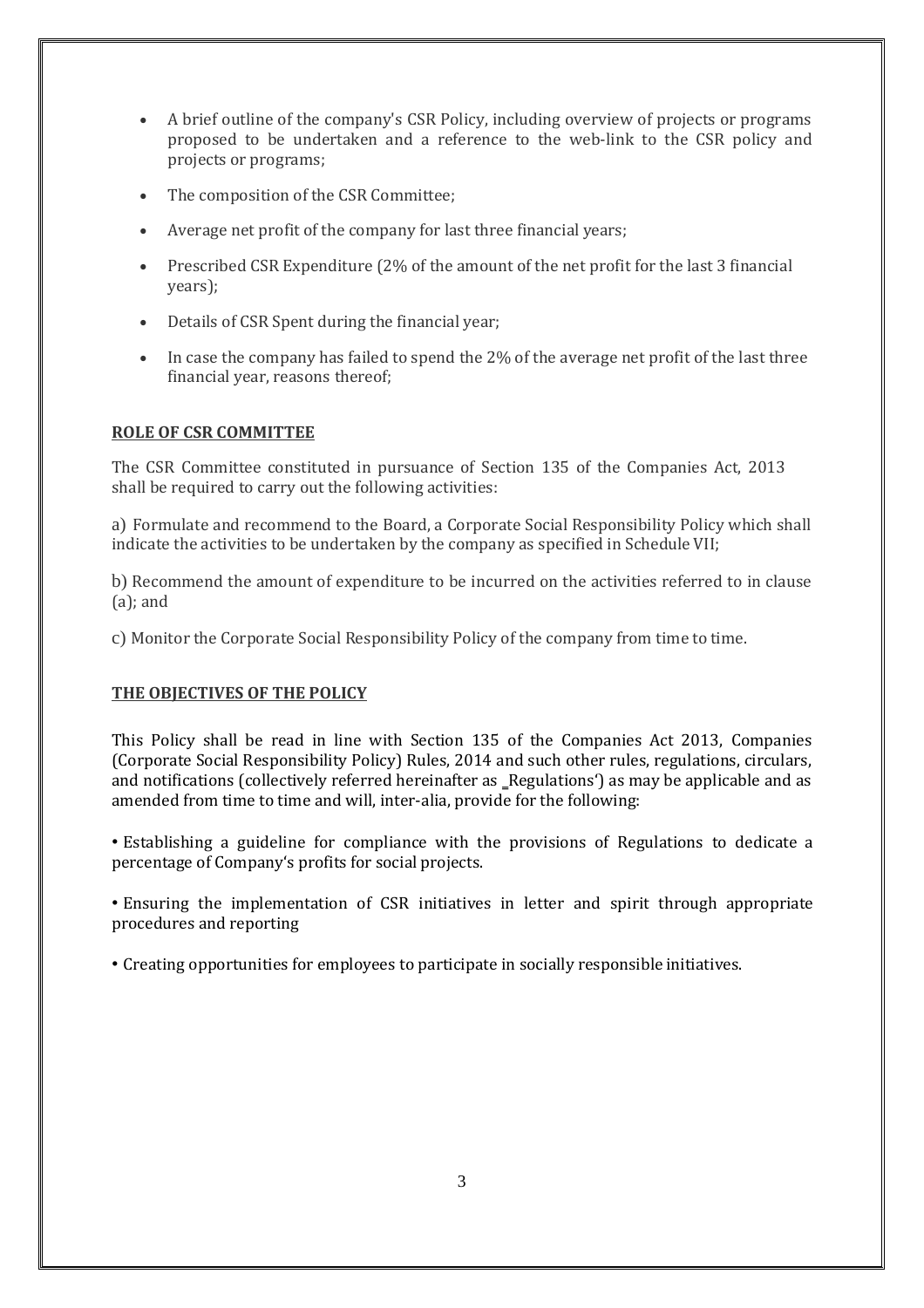#### **DEFINITIONS**

In this Policy unless the context otherwise requires:

- (a)"Act" means the Companies Act, 2013;
- (b) "Annexure" means the Annexure appended to these rules;
- (c) "Corporate Social Responsibility (CSR)" means and includes but is not limited to
	- (I) Projects or programs relating to activities specified in Schedule VII to the Act or
	- (II) Projects or programs relating to activities undertaken by the board of directors of a company (Board) in pursuance of recommendations of the CSR Committee of the Board as Per declared CSR Policy of the company subject to the condition that such policy will cover subjects enumerated in Schedule Vll of the Act.

(d) "CSR Committee" means the Corporate Social Responsibility Committee of the Board referred to in section 135 of the Act

e) "CSR Policy" relates to the activities to be undertaken by the company as specified in Schedule VII to the Act and the expenditure thereon, excluding activities undertaken in pursuance of normal course of business of a company.

(f) "Net profit" means the net profit of a company as per its financial statement prepared in accordance with the applicable provisions of the Act, but shall not include the following, namely :-

- (I) Any profit arising from any overseas branch or branches of the company' whether operated as a separate company or otherwise;
- (II) Any dividend received from other companies in India, which are covered under and complying with the provisions of section 135 of the Act:

Words and expressions used and not defined in these rules but defined in the Act shall have the same meanings respectively assigned to them in the Act.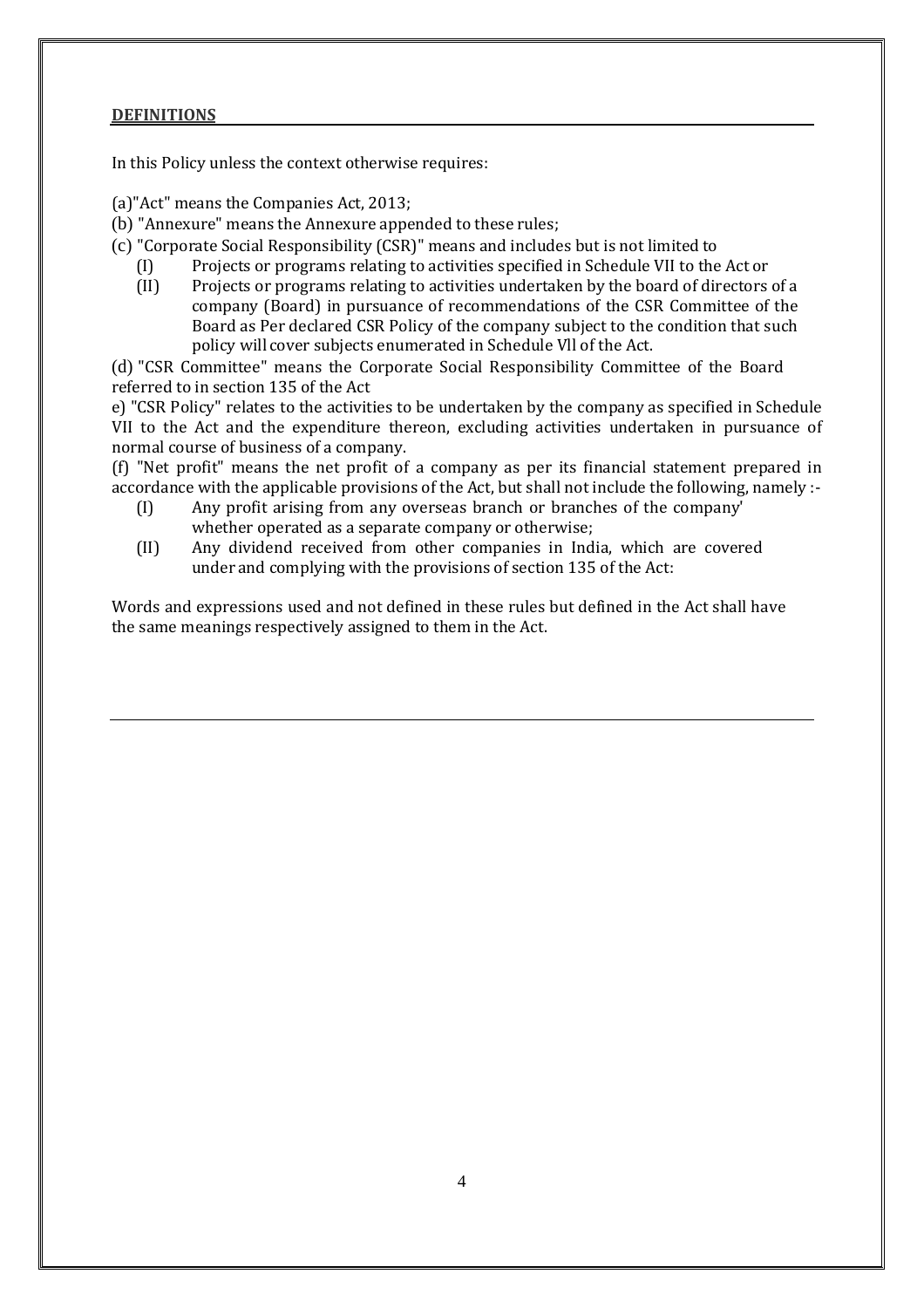# **1. CSR ACTIVITIES**

The Policy recognizes that corporate social responsibility is not merely compliance; it is a commitment to support initiatives that measurably improve the lives of underprivileged by one or more of the following focus areas as notified under Section 135 of the Companies Act 2013 and Companies (Corporate Social Responsibility Policy) Rules 2014:

i. Eradicating hunger, poverty & malnutrition, promoting preventive health care & sanitation & making available safe drinking water;

ii. Promoting education, including special education & employment enhancing vocation skills especially among children, women, elderly & the differently unable & livelihood enhancement projects;

iii. Promoting gender equality, empowering women, setting up homes  $&$  hostels for women  $&$ orphans, setting up old age homes, day care centers & such other facilities for senior citizens & measures for reducing inequalities faced by socially & economically backward groups;

iv. Reducing child mortality and improving maternal health by providing good hospital facilities and low cost medicines;

v. Providing with hospital and dispensary facilities with more focus on clean and good sanitation so as to combat human immunodeficiency virus, acquired immune deficiency syndrome, malaria and other diseases;

vi. Ensuring environmental sustainability, ecological balance, protection of flora & fauna, animal welfare, agro forestry, conservation of natural resources & maintaining quality of soil, air & water;

vii. Employment enhancing vocational skills

viii. Protection of national heritage, art & culture including restoration of buildings & sites of historical importance & works of art; setting up public libraries; promotion & development of traditional arts & handicrafts;

ix. Measures for the benefit of armed forces veterans, war widows & their dependents;

x. Training to promote rural sports, nationally recognized sports, sports & Olympic sports;

xi. Contribution to the Prime Minister's National Relief Fund or any other fund set up by the Central Government for socio-economic development & relief & welfare of the Scheduled Castes, the Scheduled Tribes, other backward classes, minorities & women;

xii. Contributions or funds provided to technology incubators located within academic institutions, which are approved by the Central Government;

xiii. Rural development projects, etc

xiv. Slum area development.

Explanation.— For the purposes of this item, the term \_slum area' shall mean any area declared as such by the Central Government or any State Government or any other competent authority under any law for the time being in force.‖

The Above list is illustrative not exhaustive. All activities under the CSR activities should be environment friendly and socially acceptable to the local people and Society. Contribution towards C.M relief fund shall be a part of CSR activities above 2% of Net profit other than the activities mentioned above. Further Ministry of Corporate Affairs vide Notification dated 24.10.2014 increased the scope of contribution made towards Corporate Social Responsibility Activities namely:

(i) In item (i), after the words "and sanitation", the words **"including contribution to the Swach Bharat Kosh set-up by the Central Government for the promotion of sanitation"**  shall be inserted;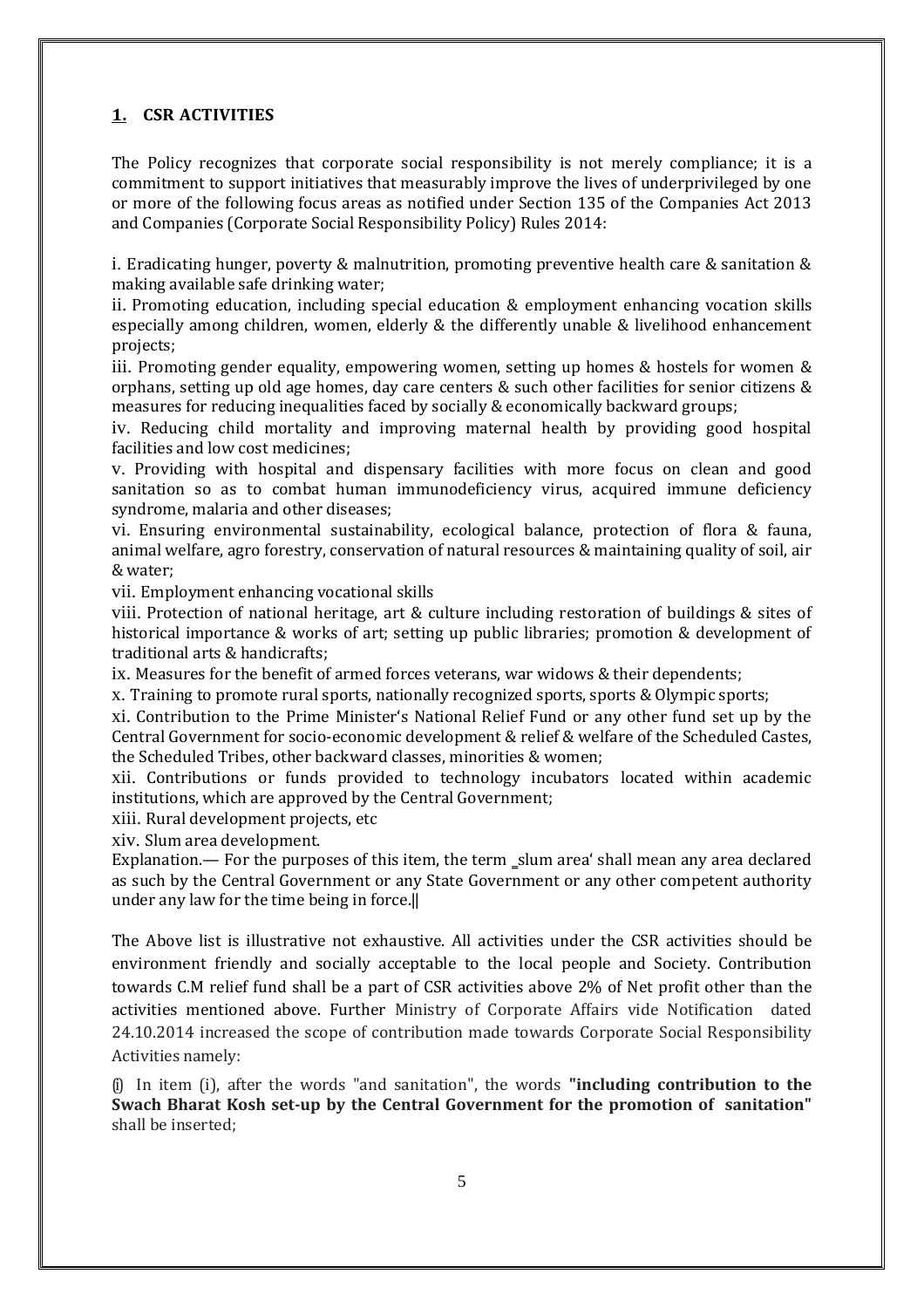(ii) In item (iv), after the words "and water", the words **"including contribution to the Clean Ganga Fund set-up by the Central Government for rejuvenation of river Ganga"** shall be inserted.

#### **2. CORPORATE SOCIAL RESPONSIBILITY COMMITTEE (CSR COMMITTEE):**

The Company has constituted CSR Committee ("the Committee") comprising of following three Directors out of which two Director are Independent Directors:

- i. Mr. Ashish Jain-Chairman (Managing Director)
- ii. Mr. Nirmal Kumar Jain- Member (Director)
- iii. Mr. Amrit Singh Ii Rajpurohit- Member (Independent Director)
- iv. Dr. Rekha Jain- Member (Independent Director)

The Board of Directors may re-constitute the Committee, as and when required to do so, by following the sections, sub-sections, rules, regulations, notifications issued or to be issued, from time to time, by the Ministry of Corporate Affairs or the Central Government of India. The Committee shall exercise powers and perform the functions assigned to it by the Board of Directors of the Company pursuant to section 135 of the Act and CSR Rules notified with regard thereto.

#### **3. TERMS OF REFERENCE FOR THE CSR COMMITTEE:-**

#### · MEMBERSHIP:

- i. The Members of the CSR Committee shall be appointed by the Board or Committee from amongst the Directors of the Company and shall consist of at least three members, out of which at least one should be independent directors.
- ii. The CSR activities shall be undertaken by the Company, as per herein stated CSR Policy, as projects or programs or activities excluding activities undertaken in pursuance of its normal course of the Company's business.

#### · NOTICE:

The notice of committee meeting be sent to the committee members by giving not less than seven days' notice to every member at his address registered with the Company and such notice shall be sent by hand delivery or by post or by electronic means. A meeting of the CSR Committee may be called at shorter notice to transact urgent business subject to the condition that at least one independent director member, if any, shall be present at the meeting. In such a case of absence of independent director members from such a meeting of the Board, decisions taken at such a meeting shall be circulated to all the directors and shall be final only on ratification thereof by at least one independent director member, if any. Rule 3 of Companies (Meetings of Board and its Powers) Rules, 2014 relating to meetings of Board through video conferencing or other audio visual means.

#### QUORUM:

A Quorum shall be two members. A duly convened meeting of the CSR Committee at which a quorum is present shall be competent to exercise all or any of the authorities, powers and discretions vested in or exercisable by the CSR Committee.

ATTENDANCE AT MEETINGS: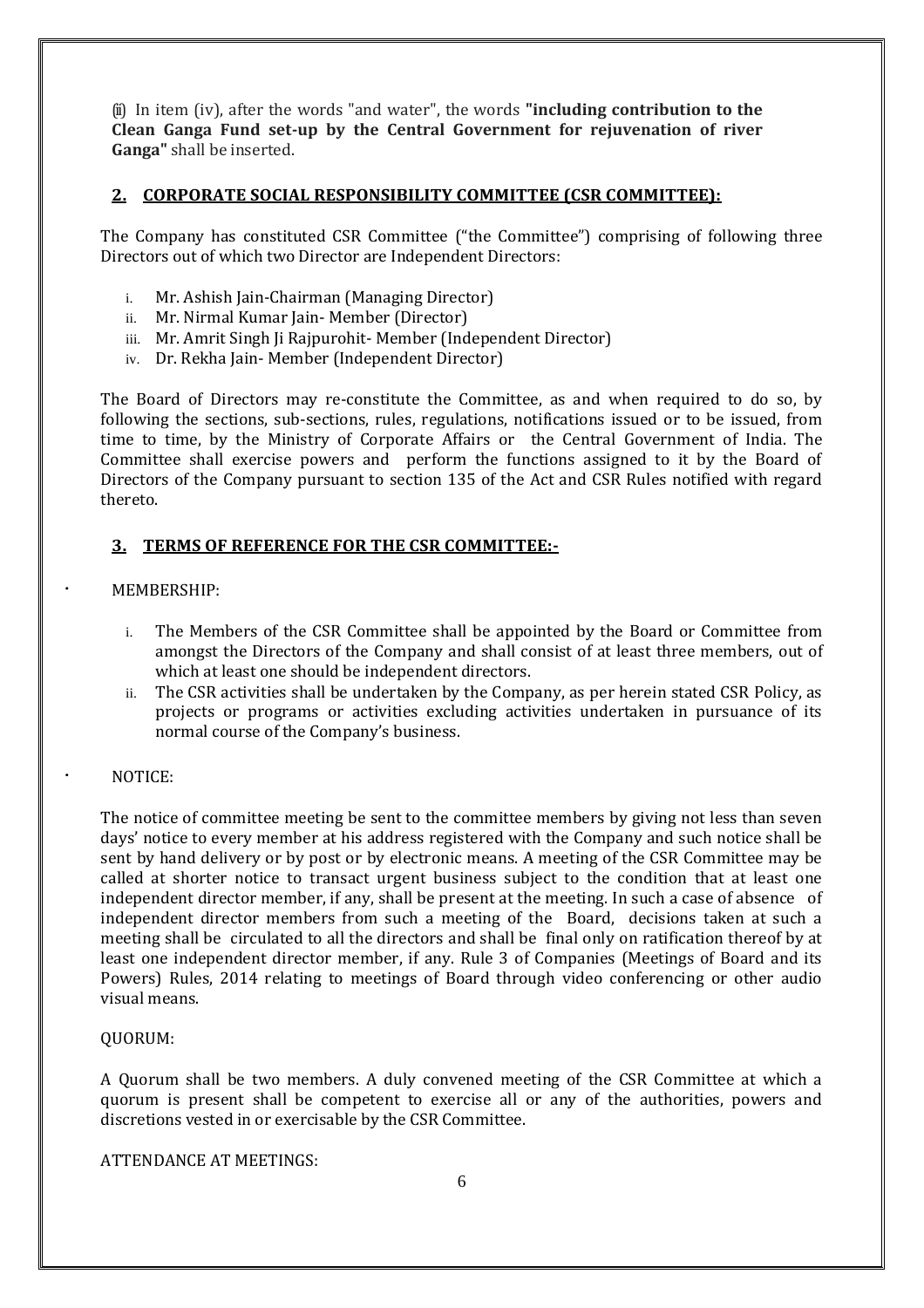No one other than the CSR committee Chairman and other members is entitled to be present or vote at a meeting of the CSR Committee.

#### FREQUENCY OF MEETINGS:

Meetings shall be held at such times at the CSR Committee deems appropriate, and in any event shall be held not less than twice a year.

#### PROCEEDINGS:

- i. Minutes for meetings of each of the committees of the Board shall be maintained in a distinct minute book.
- ii. The minutes of proceedings of each meeting shall be entered in the books maintained for that purpose along with the date of such entry within thirty days of the conclusion of the meeting.
- iii. Each page of minutes of proceedings of a meeting of the Board committee are required to be initialled /signed by the chairman of the said meeting or the chairman of the next succeeding meeting. Similarly the last page of the record of proceedings of each meeting is to be dated and signed by the chairman of the said meeting or the chairman of the next succeeding meeting.
- iv. The minutes shall also contain the names of the directors present at the meeting; and in the case of each resolution passed at the meeting, the names of the directors, if any, dissenting from, or not concurring with the resolution.
- v. A resolution passed by circulation by the majority of committee members under section 175 shall be noted at a subsequent meeting of the committee and be made part of the minutes of such subsequent meeting.
- vi. The minutes books of the Board and committee meetings shall be preserved permanently and kept in the custody of the Managing director and shall be kept in the registered office the Company or at such other place in India as the Board of Directors may decide under section 128 of the Act.

#### **4. BUDGET FOR CSR ACTIVITY & CSR EXPENSES:**

- i. The Company shall allocate the budget for CSR activities. The minimum budgeted amount for a financial year shall be 2% of the average net profit of three immediate preceding financial years on applicability of CSR as per section 135 of Companies Act, 2013.
- ii. The Company may allocate more fund/amount than the amount prescribed under section 135 of the Companies Act, 2013, for the CSR activities for any financial year.
- iii. The Committee shall calculate the total fund for the CSR activities and recommend to the Board for the approval. The Board shall approve the total fund to be utilized for CSR activity for respective financial year.
- iv. CSR expenditure shall include all expenditure including contribution to corpus for projects or programs relating to CSR activities approved by the Board on the recommendation of its CSR Committee, but does not include any expenditure on an item not in conformity or not in line with activities which fall within the approved CSR activities.
- v. The surplus arising out of CSR projects or programs or activities shall not form part of the